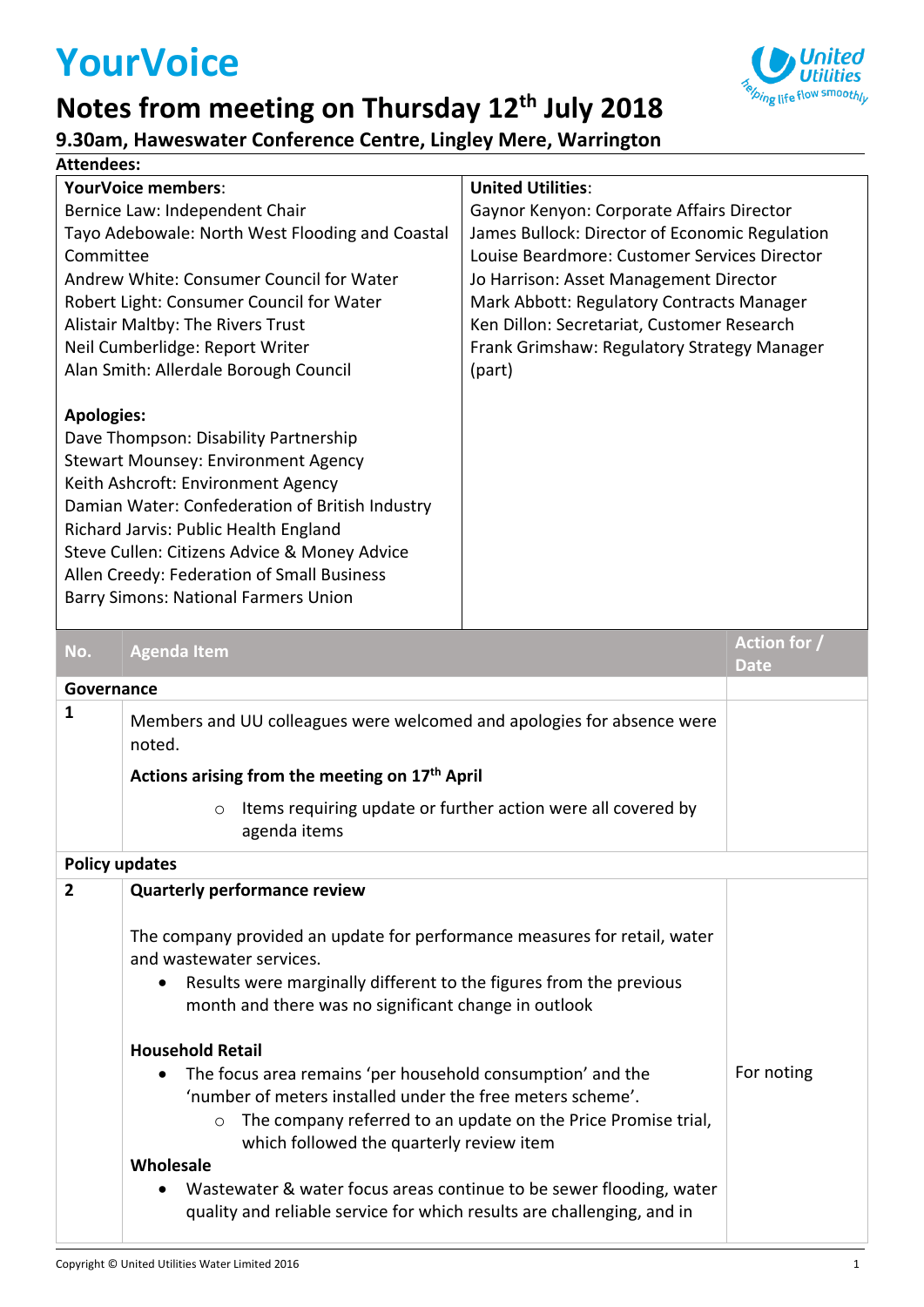## **YourVoice meeting notes**

|   | view of the dry weather, leakage performance. The dry weather has<br>caused a significant number of pipe bursts<br>The company noted that the dry weather was also causing<br>$\circ$<br>issues with moisture deficit affecting wastewater treatment<br>works, and this measure has turned amber in the month                                                                                                                                                                                       | For noting               |
|---|-----------------------------------------------------------------------------------------------------------------------------------------------------------------------------------------------------------------------------------------------------------------------------------------------------------------------------------------------------------------------------------------------------------------------------------------------------------------------------------------------------|--------------------------|
| 3 | Free Meter installation / Lowest price guarantee trial                                                                                                                                                                                                                                                                                                                                                                                                                                              |                          |
|   | The company provided an overview of the recent trial of the Lowest bill<br>guarantee offer, which is supporting free meter installation                                                                                                                                                                                                                                                                                                                                                             | For noting               |
|   | Work is continuing to isolate the impact of the dry weather, but signs<br>$\bullet$<br>are that the offer is providing an uplift to installation take-up<br>The proposal is to roll-out the scheme to targeted populations with<br>$\bullet$<br>affordability challenges as a part of the AMP7 plans<br>CCW confirmed it had agreed to provide endorsement to UU<br>$\circ$<br>communications campaign.<br>Celebrity endorsement is also close to being finalised<br>$\circ$                        |                          |
| 4 | <b>Benefit sharing proposals</b>                                                                                                                                                                                                                                                                                                                                                                                                                                                                    |                          |
|   | Proposals for the framework by which potential future outperformance<br>benefits could be shared with customers was presented to the panel for<br>consideration                                                                                                                                                                                                                                                                                                                                     |                          |
|   | The Resilient Communities Initiative includes an element of<br>guaranteed base funding and the potential for additional funding<br>under defined circumstances.<br>This is in addition to the standard regulatory mechanism for benefits<br>$\bullet$<br>sharing and reinvestment within the company<br>YourVoice would be involved in decisions of how to best to share any<br>$\bullet$<br>funding across a variety of potential applications, should the<br>arrangement be triggered during AMP7 | For noting               |
| 5 | YourVoice subgroup report                                                                                                                                                                                                                                                                                                                                                                                                                                                                           |                          |
|   | <b>Environment subgroup</b><br>The panel were advised that following the latest ESG meeting on 10 <sup>th</sup> July,<br>representation had been received by Natural England.<br>The chair reported that the NE representative is very happy with the<br>level of input and assurance of elements of PR19 proposals it has had<br>access to.<br>NE intends to write a letter to the YourVoice panel in due course, for<br>$\bullet$<br>inclusion in the YourVoice report to Ofwat                   | For noting               |
| 6 | <b>Business Plans &amp; triangulation update</b>                                                                                                                                                                                                                                                                                                                                                                                                                                                    |                          |
|   | The company reported that further work has completed with ICF Consulting<br>on the triangulation assurance, and all the KPIs have now been classed as<br>'High - few evidence gaps/issues'.<br>The company was encouraged to include narrative in the plan to<br>$\bullet$<br>describe the 'journey' from early results to the final report                                                                                                                                                         | <b>Frank</b><br>Grimshaw |